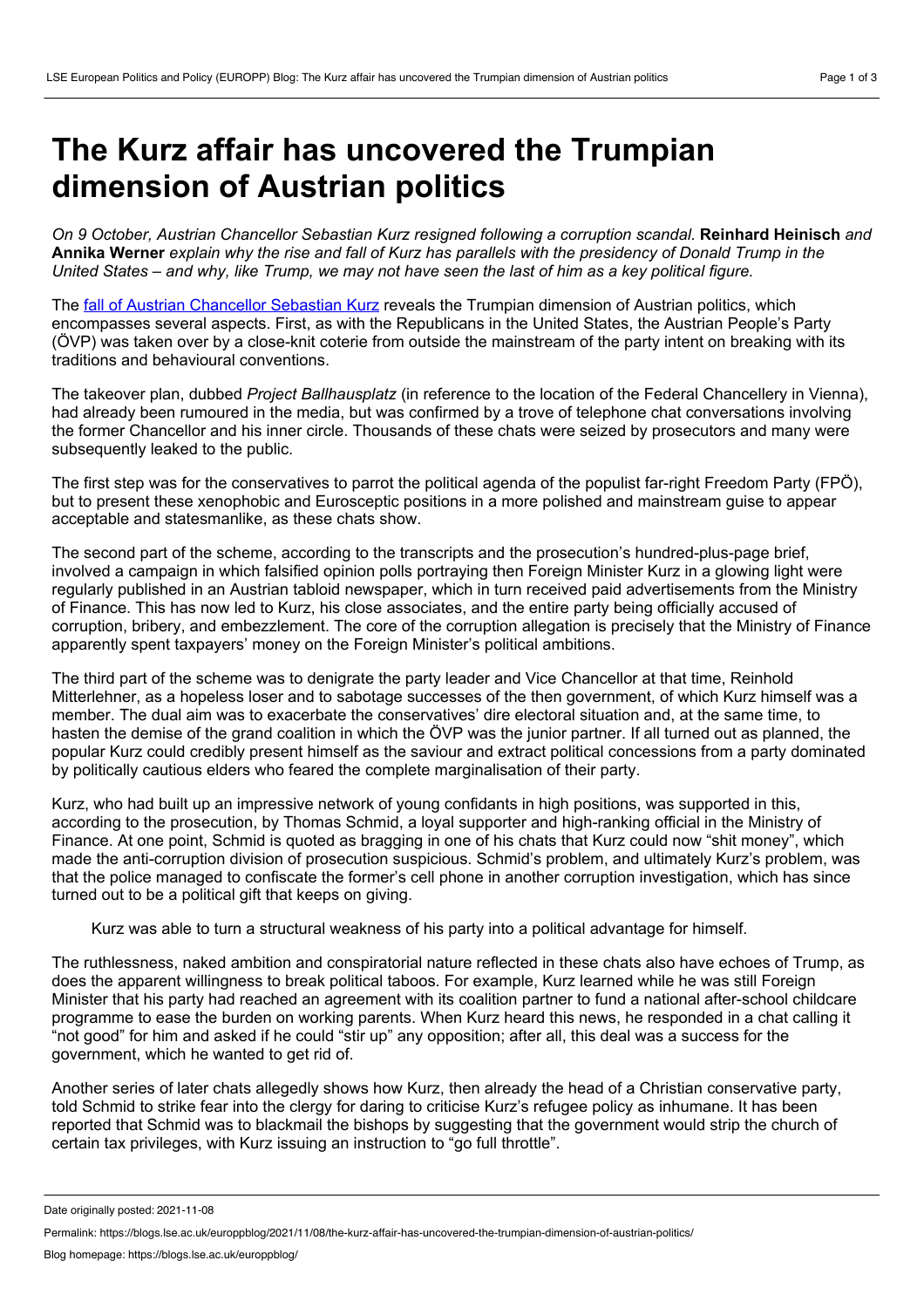Another Trumpian aspect was the timing of the takeover. Just as the Republicans were vulnerable to political takeovers from the political fringe after their double defeat at the hands of Obama and their so-called [post-mortem](https://online.wsj.com/public/resources/documents/RNCreport03182013.pdf), the Austrian conservatives were in massive decline in 2016. In this situation, Kurz, much like Donald Trump, proposed moving the party sharply to the right rather than to the centre, as Merkel had done in Germany. This shift to the right was not driven by the Conservatives' typical constituency, as we have shown in a [recent](https://www.tandfonline.com/doi/full/10.1080/23745118.2019.1632577) study, but was specifically designed to tap into the FPÖ electorate.

Moreover, Kurz was able to turn a structural weakness of his party into a political advantage for himself. As we discuss in a contribution to a new book on Europe's mainstream right, *Riding the [Populist](http://services.cambridge.org/us/academic/subjects/politics-international-relations/european-government-politics-and-policy/riding-populist-wave-europes-mainstream-right-crisis?format=HB&isbn=9781316518762) Wave*, the ÖVP is traditionally a heterogeneous party with a weak centre. In the past, the national party was dominated by powerful component organisations and regional party leaders. Kurz used the vacuum in the centre to his advantage by filling the central party apparatus, the government, and a sizeable portion of conservative MPs with people who were personally loyal to him but posed no threat to his power.

He also successfully pressured his party to give him an unprecedented full power statute, or else he threatened to leave the ÖVP and form his own party. This was an extremely frightening prospect for conservative state governors, who rely on the largesse of the federal government and its control by conservatives. They accepted Kurz's terms and dismissed Mitterlehner, whom Kurz is reported to have lambasted with derogatory expletives in his chats.

The vulgar language in these chat exchanges would normally be unremarkable in a private conversation, but it resonated with the public precisely because Kurz and his team were known for carefully controlled messaging, rhetorical deftness, and highly choreographed public performances. This language and the dirty tricks he is accused of stand in stark contrast to the image Kurz cultivated in his 2017 and 2019 election campaigns, in which he promised "a new style" and an end to politics as a dirty business.

Polite language, restrained gestures, a neat appearance and formal attire have become his trademarks. While that is not particularly Trumpian, Kurz's affinity for the media is. Political insiders have described his way of governing as maintaining power through communication. His ideological core or his political vision for the country, on the other hand, have remained elusive even to careful observers.

Kurz was first and foremost the ÖVP's answer to the silent counterrevolution, the rise of the populist radical right.

The substantive political impact of his two terms in office has been small, despite hyperbolic proclamations of historic political change. To be sure, there were frequent political acts of great symbolism, such as raising the Israeli flag on the Chancellery during the brief Gaza war, the demonstrative toughness toward immigrants and Muslims, or the announcement to co-produce the Sputnik vaccine in Austria to "correct for the failures" of the EU.

Some of this was also enacted as formal policy; some remained pure rhetoric. There were also scapegoats such as the EU, especially the European Commission, which Kurz blamed for the initial lack of vaccine doses in Austria, although the failure clearly lay with an overly fiscally restrictive Austrian government. Overall, however, he pursued conventional conservative clientele politics with a preference for those clientele groups within his heterogeneous party on which he depended to consolidate his power.

His main achievement was to embody in the public eye the role of the dashing young conservative visionary who transformed a stodgy old party into a campaign juggernaut, marginalising the left and taming the far right. His party worshipped him uncritically, and he seemed impervious to the government's fiascos in dealing with the Covid-19 pandemic and the mounting investigations and scandals that have since become a daily media drumbeat. Only when party elders realised that a vote of no confidence, supported by all parties, even the ÖVP's Green party coalition partner, was likely and that a government without the conservatives was a distinct possibility, did they push Kurz aside.

Yet they were not strong enough to push him out of office altogether. Therein lies the conservatives' dilemma: they seem unable to continue either with him or without him. Neither a credible alternative nor a political direction are apparent at present. Kurz, who created a party within a party, can still count on the support of many at the grassroots level and on networks of loyalists who were electrified by his successes, his media skills and also his willingness to put political ambition above political taboos. Naturally, they point to a leftist cabal in the justice system that is conspiring to get rid of a successful conservative – herein, too, lies a parallel to the devotees of Trump.

Date originally posted: 2021-11-08

Permalink: https://blogs.lse.ac.uk/europpblog/2021/11/08/the-kurz-affair-has-uncovered-the-trumpian-dimension-of-austrian-politics/